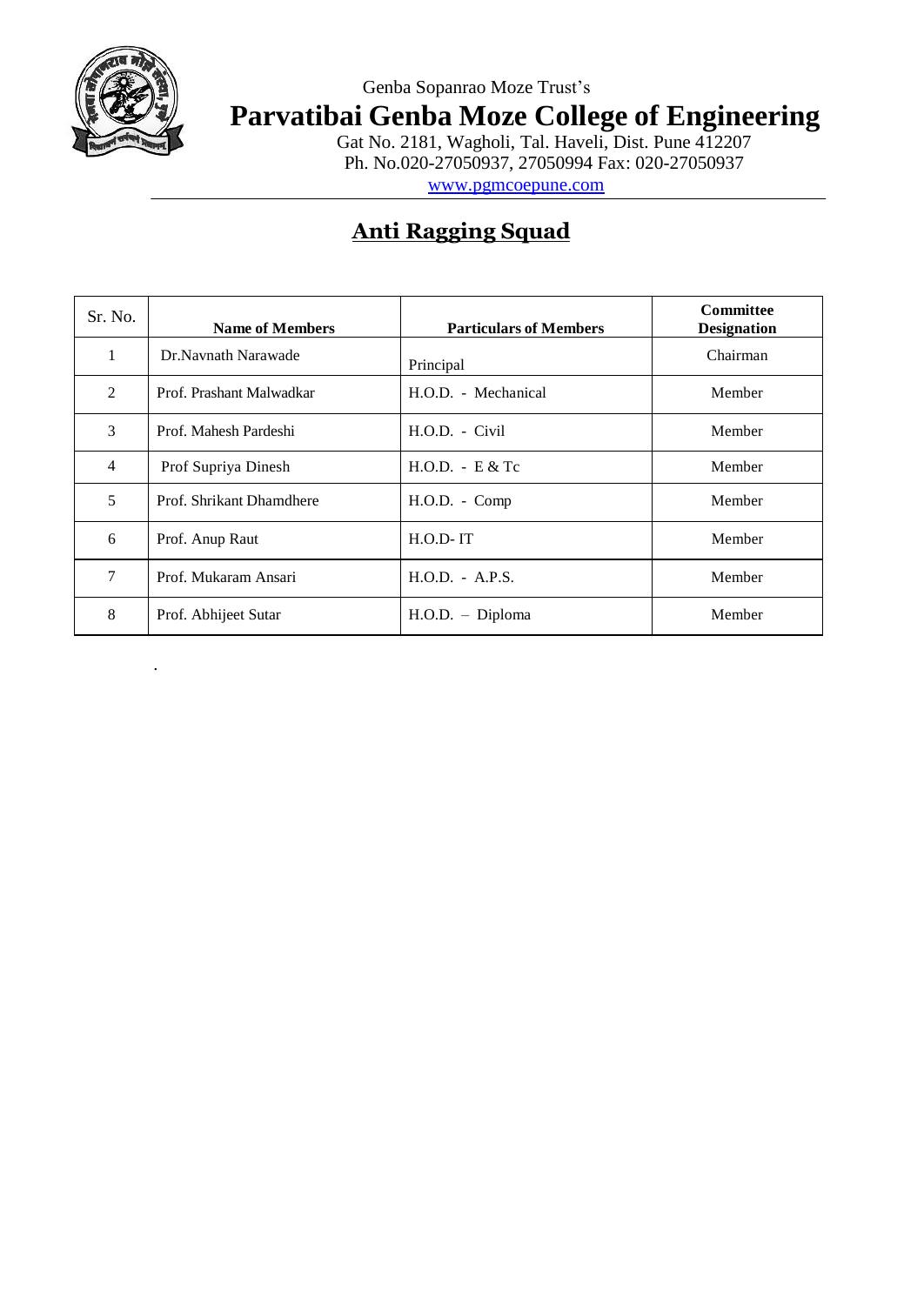

.

#### Genba Sopanrao Moze Trust's **Parvatibai Genba Moze College of Engineering**

Gat No. 2181, Wagholi, Tal. Haveli, Dist. Pune 412207 Ph. No.020-27050937, 27050994 Fax: 020-27050937

[www.pgmcoepune.com](http://www.pgmcoepune.com/)

# **Anti Ragging Committee**

| Sr. No.        | <b>Name of Members</b>      | <b>Particulars of Members</b> | Committee<br><b>Designation</b> |
|----------------|-----------------------------|-------------------------------|---------------------------------|
| $\mathbf{1}$   | Dr.Navnath Narawade         | Principal                     | Chairman                        |
| 2              | Prof. Prashant Malwadkar    | H.O.D. - Mechanical           | Member                          |
| 3              | Prof. Mahesh Pardeshi       | $H.O.D. - Civil$              | Member                          |
| $\overline{4}$ | Prof Supriya Dinesh         | $H.O.D. - E & Tc$             | Member                          |
| 5              | Prof. Shrikant Dhamdhere    | $H.O.D. - Comp$               | Member                          |
| 6              | Prof. Anup Raut             | H.O.D-IT                      | Member                          |
| 7              | Prof. Mukaram Ansari        | H.O.D. - A.P.S.               | Member                          |
| 8              | Prof. Abhijeet Sutar        | H.O.D. - Diploma              | Member                          |
| 9              | Mr. Akshay Kale             | Student                       | Member                          |
| 10             | Mr. Kokate Mangesh Mohanraj | Student                       | Member                          |
| 11             | Mr. Bhujabal Giridhar       | Student                       | Member                          |
| 12             | Mr. Swapnil Musake          | Student                       | Member                          |
| 13             | Mr. Nilesh Shedge           | Student                       | Member                          |